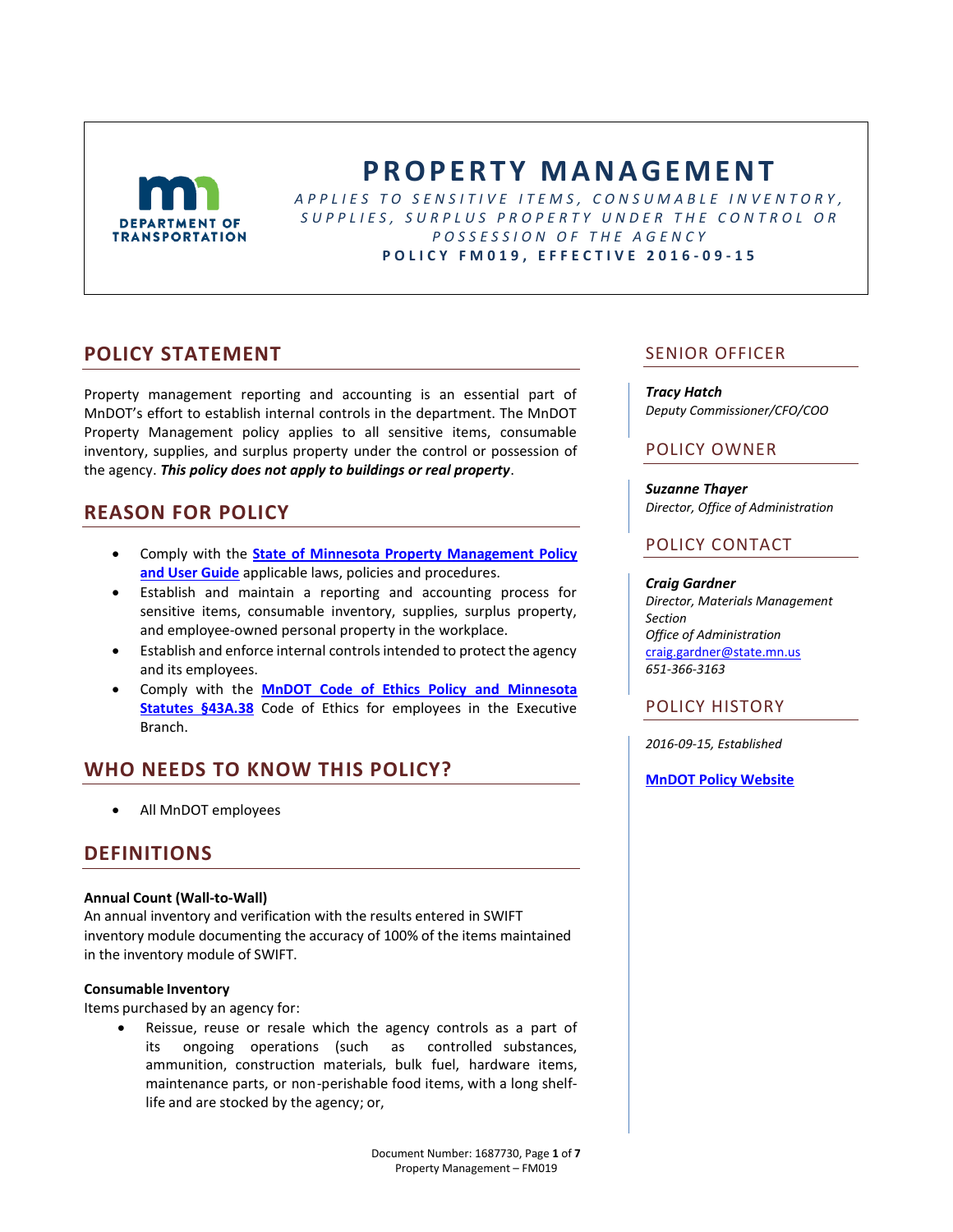Items purchased and incorporated into or attached to an end items during production, including raw materials or work-in-progress and finished goods materials.

#### **Cycle Counting**

A cycle count must occur on a regular, defined basis (often more frequently for high-value or fast-moving items and less frequently for low-value or slow-moving items). A cycle count is an audit technique that occurs on a cyclic schedule rather than once a year. The key purpose of cycle counting is to identify items in error, thus triggering research, identification, and elimination of the cause of the errors on a timely basis.

#### **Inventory**

The value of materials and goods held by an organization:

- To support production (raw materials, subassemblies, work in progress);
- For support activities (repair, maintenance, consumables), or;
- For sale or customer service (merchandise, finished goods, spare parts).

#### **Materials Management**

Materials management is the function of managing and maintaining a constantly available supply of raw materials, purchased parts, and supplies. Responsibilities of the office/district materials management staff includes the requisitioning and purchase of materials in economic quantities at the proper time; receipt, storage, and protection of materials; issuing upon authorized request; proper disposal of material at end of useful life; and maintenance and verification of inventory records.

#### **Materials Management Section (MMS)**

MMS, as part of MnDOT Office of Administration, provides leadership, direction, and policy development to the agency regarding, but not limited to, purchasing, consumable inventory, serves as a liaison between OSP and MnDOT, and the overall administration of the purchasing card program. The section also provides support and training for MnDOT's Electronic Inter-Office Requesting System (EIOR), Mobile Inventory Application, purchasing cards, and the Statewide Integrated Financial Tools (SWIFT).

#### **Packing Slip**

An itemized document of products or services received, examples include, a receiving report, an itemized invoices or any other substitute receipt documentation.

#### **Satellite Inventory Unit**

The transfer of ownership or responsibility of materials from a parent (main) inventory unit to a child (satellite) inventory unit so that materials are accounted for, tracked, and available for consumption.

#### **Sensitive Items**

Items that are not considered consumable inventory, real property (land and buildings) or capital assets. Oftentimes sensitive items are valued at less than \$5,000, easily sold, subject to pilferage or misuse. This provision does not pertain to software.

#### **Separation of Duties**

The separation of duties is an internal control practice designed to reduce the opportunity for errors to protect employees whereby no one person carries out all phases of a business transaction from beginning to end.

#### **Supplies**

Items purchased by an agency and used immediately or within a reasonable time after they are acquired (e.g., office supplies, or instructional materials and supplies that are used up as part of a class or training activity).

#### **Surplus Property**

Any state-owned property with utility or monetary value including capital assets, sensitive items, commodities, equipment, materials, supplies, that is obsolete, unused, not needed for a public purpose, or ineffective for current use.

### **PROCEDURES**

#### *Internal Controls*

Internal controls must be in place in accordance with **[Statewide Financial Policies](http://mn.gov/mmb/accounting/state-financial-policies/)**. Districts and offices must ensure adequate separation of duties exists or implement mitigating controls.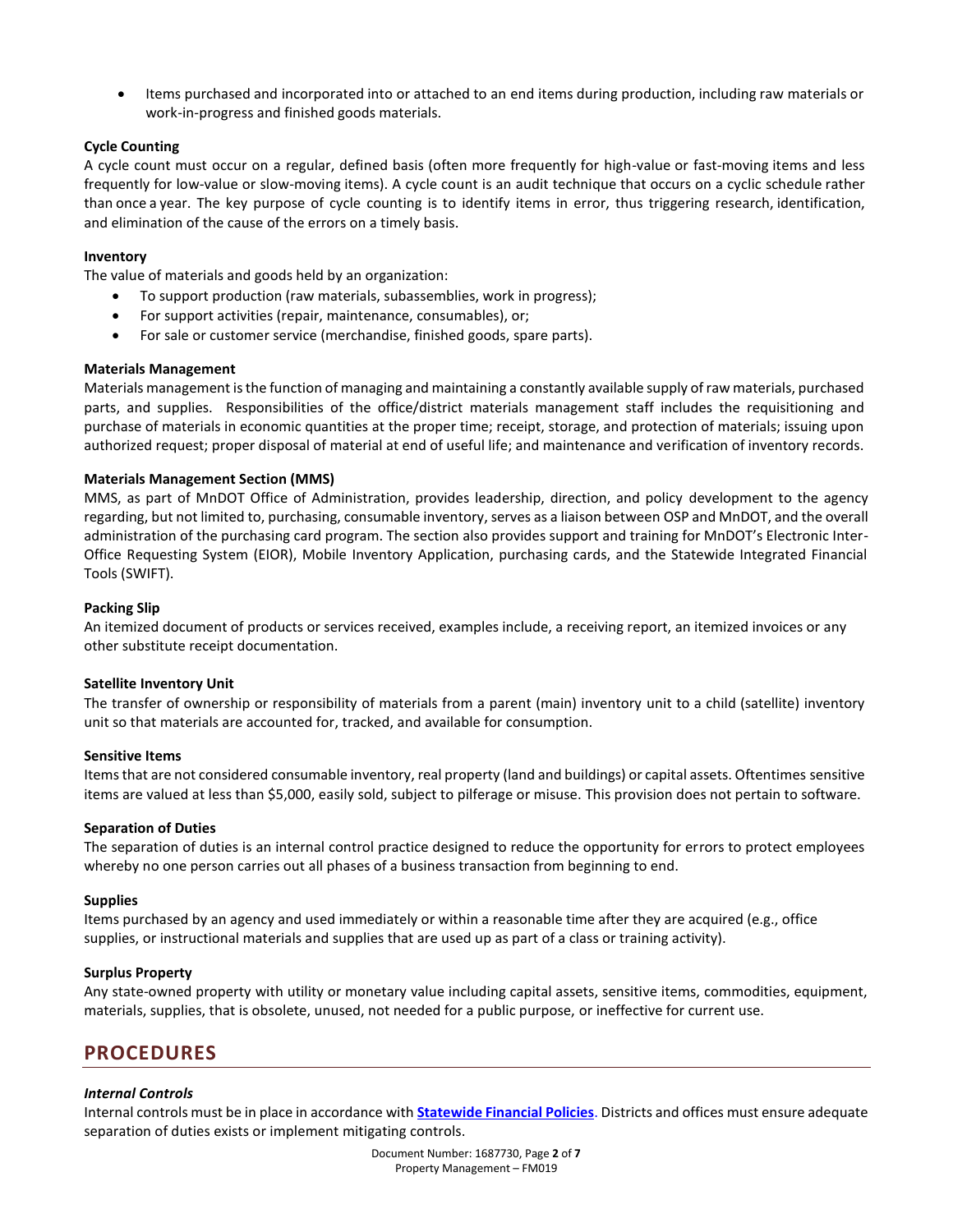An annual review by the Office of Financial Management initiates the process of SWIFT access and role assignments. Offices and districts must evaluate each employee's specific duties to ensure the proper assignment of roles and mitigating controls are in place.

#### *Separation of duties*

- No one employee may be solely responsible for all aspects of the purchase of materials. This includes purchasing, receiving, issuing, and adjusting of SWIFT inventory records unless mitigating controls are in place.
- Payment authorization must remain separate from at least one of the duties of purchasing, receiving and issuing of inventory.
- For the inventory adjustment process:
	- o Each district and office must have a person authorized to adjust inventory records.
	- o Each district and office must have a person outside the inventory center responsible for reviewing, signing, and monitoring of adjustments.
	- o The inventory center must research discrepancies, and include documentation for the adjustment on the **[Cycle Count and Adjustment Form](http://dotapp7.dot.state.mn.us/cyberdocs_guest/quickstart.asp?show=view:1588025&noframes=yes)**.

#### *Misuse of state property*

- All employees must report the misuse of state property to the Fleet Manager, Agency Inventory Coordinator, Office of Audit, CO/District Human Resources, or the employee's manager or supervisor or use the **[Report Wrongdoing](http://ihub/audit/report_wrongdoing_form.php)  [Form.](http://ihub/audit/report_wrongdoing_form.php)**
- Employees are required to report violations of this policy and any significant internal control weaknesses through the designated agency channels and/or other proper authorities within the agency. Thefts, embezzlement, or unlawful use of property must be reported in writing to the Office of the Legislative Auditor, as required by **[Minnesota Statute](https://www.revisor.mn.gov/statutes/?id=609.456)  [§609.456](https://www.revisor.mn.gov/statutes/?id=609.456)** and **[MMB's Statewide Financial and MAPS Procedure 0103](http://mn.gov/mmb-stat/documents/accounting/fin-policies/chapter-1/0103-01-code-of-conduct-policy.pdf)-01.1 Code of Conduct**.

#### *Sensitive Items*

The State *(as specified by the* **[State of Minnesota Property Management Policy and User Guide\)](http://mn.gov/admin/images/Surplus_PropertyManagementGuide_Complete.pdf)** identifies the following as sensitive items.

- o Computers (desktops, tablets, and laptops) including network servers
- o Portable printers, scanners, projectors
- o Cellular or smart phones and personal digital assistants (PDAs)
- o Software for internal use with an acquisition cost over \$5,000 and less than \$30,000
- o Cameras, televisions, and other video equipment with an acquisition cost over \$500 and less than \$5,000

#### Sensitive Item Tracking

- $\circ$  The buyer and/or receiver must identify all sensitive items with a state asset property label or engrave the asset number on slick surfaces
- $\circ$  Each district and office must have a person to track and manage for sensitive items:
	- Remove all state asset property labels before disposing the property
	- Track and account for sensitive items in the SWIFT asset module, with the exception of IT-related items which are tracked in Remedy or purchased by MN.IT Central
	- **Conduct a complete physical inventory of sensitive items once every two years, at a minimum**

#### *Consumable inventory for all districts and offices*

#### *Determine the Accuracy of Records*

- o Each district and office with an inventory must assign a person accountable for on-going review of the accuracy of the inventory count records for all locations.
- o Each district and office must perform inventory counts by district or office materials management staff or other employees as assigned.
	- **Initial all count sheets by the individual(s) performing the inventory or use the Mobile [Inventory](http://ihub.dot.state.mn.us/transwift/trn_inv_.html)** application while entering the count.
	- Each Inventory location must be responsible to keep a minimum of 95% item accuracy per calendar year.
	- Accuracy must be figured using the SWIFT query M\_IN\_GBL\_CC\_ACCURACY\_SUMMARY.
	- Failure to maintain 95% accuracy must require a complete wall-to-wall inventory.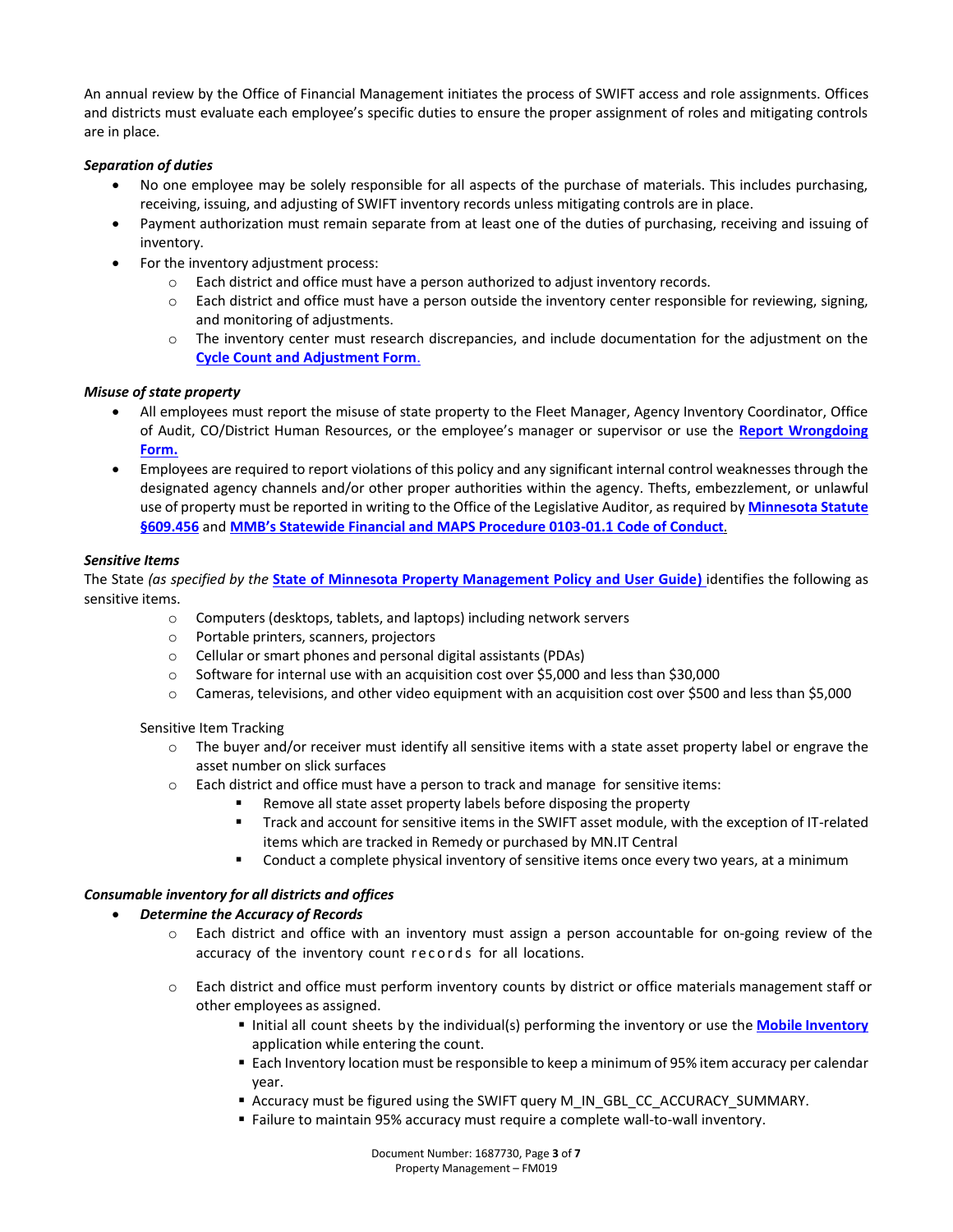- Each district and office must decide which method of inventory counting (per inventory center) to use, either cycle counting or an annual count of all items at each inventory location.
- Each district and office must complete a **[Cycle Count and Adjustment Form](http://dotapp7.dot.state.mn.us/cyberdocs_guest/quickstart.asp?show=view:1588025&noframes=yes)** if a discrepancy is corrected or an adjustment is required for transparency.
	- o Due to the seasonal usage, manage the following items separately:
		- Herbicides, emulsified asphalt and bulk metal to ensure the accuracy of the inventory.
		- Bulk fuel must be reconciled quarterly. The Materials Management Section will lead this process.
		- Salt and winter mix, and snow/ice chemicals must be reconciled at the end of snow season, prior the end of the fiscal year. The Materials Management Section will lead this process.

### *Bulk Fuel*

- $\circ$  Capture project cost data using an M5 fuel terminal or a manual method (as approved).
- o Enter transaction information into SWIFT on a routine basis to maintain financial records and inventory balance.
- o Switch fuel terminals to manual only when a malfunction prevents fuel dispensing or maintenance is required. Each district and office may have a control process in place that must include the following:
	- Only authorized employees must bypass automated interface
	- Notification must be made to Fleet Management as soon as possible
	- The unit number, mileage, gallons, type of fuel, and employee ID must be recorded to enable manual entry in M5 and SWIFT.

#### *Vending Machines*

- o Vending machines from a vendor on the Department of Administration's industrial supply contract are permissible.
- $\circ$  The vendor owns the majority of the products in the vending machine until dispensed.
- o District/office(s) must access vendor reports online to establish cost accounting on the purchase orders.
- o District/office(s) must review product usage and trends.
- $\circ$  District/office(s) must have a blanket purchase order encumbered for at least two months of expected expenses.

### *Usable Materials*

All normally stocked usable materials must be in the consumable inventory system. If the item is ordered at least annually, and is in new or near new condition, the item is tracked in the consumable inventory system.

- o Rebuilt vehicle parts
- o Used signs
- o Materials returned to stock
- o Salvage materials

### *Obsolete Materials and Supplies*

Conduct a review of each inventory periodically to dispose of surplus and obsolete stock. Follow the process in the *"Disposal of State Property"* section of this policy.

- *Security*
	- o Inventory items must be warehoused in secured inventory centers
	- $\circ$  Account for items maintained outside of secured storage
	- o Establish procedures to safeguard inventory

#### *Disposal of State Property*

Each district and office must follow the procedures outlined in the **[State of Minnesota Property Management Policy and](http://mn.gov/admin/images/Surplus_PropertyManagementGuide_Complete.pdf)  [User Guide](http://mn.gov/admin/images/Surplus_PropertyManagementGuide_Complete.pdf)** for the disposal of state property addressed in this policy.

#### *Personal Property in the Workplace*

The intent of the **[State Employee's Personal Property form](http://mn.gov/admin/images/Surplus_StateEmployeePersonalProperty_Form.pdf)** is to protect employees and the State of Minnesota against claims for injury, damage or loss incurred in connection with the voluntary use of employee-owned property. When an employee separates from the work location, this form serves as proof of ownership.

The agency is not responsible for employee-owned property while in the workplace.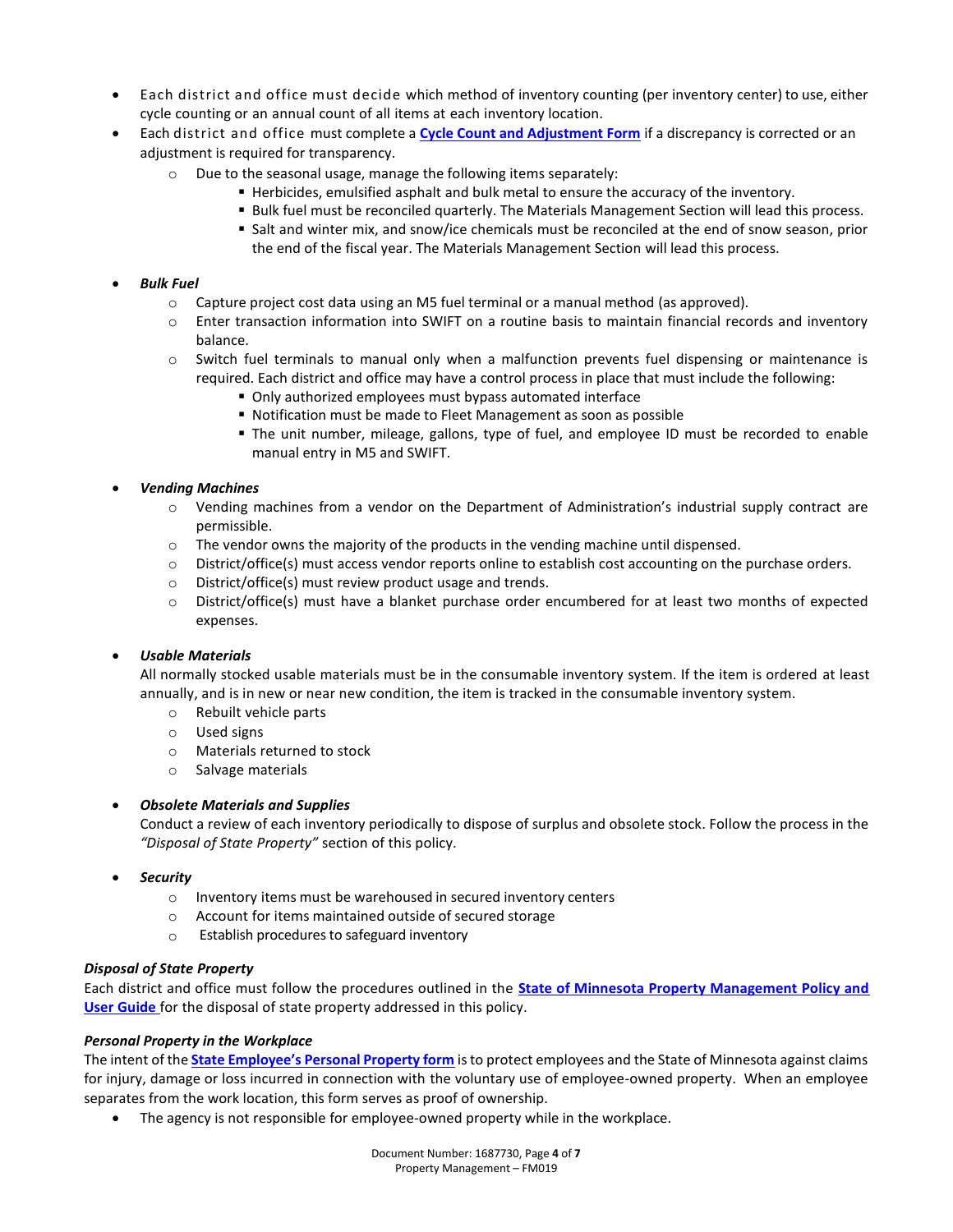- Employee-owned property relates to items not purchased by the state. MnDOT employees are discouraged from bringing personal items into the work place valued over \$25.00, unless it is a contractual requirement of their position.
- Employees are responsible for maintaining a list of their employee-owned property in the workplace.
- When listing this property, the employee should consider items that the employee would want to take with them upon departure from the work location.

The supervisor must send copies of the signed (by both the employee and the supervisor) form to the office/district Human Resources and place in the employee personnel file retain a copy for the supervisor, and the employee.

When the employee leaves state employment or transfers to another state agency, the employee's supervisor should verify items on the employee-owned property list.

# **RESPONSIBILITIES**

#### **Materials Management Section (MMS)**

- Support implementation and compliance with the statewide policy on property management issued by the Department of Administration, **Section 2 - Property Management Reporting and Accountability Policy** and the **Property Management Guide Complete**.
- Provide materials management leadership, direction and support to all MnDOT personnel on issues such as:
	- o Inventory Management
	- o Sensitive items
	- o Surplus property
	- o Consumable Inventory
	- o Procurement
	- o Standardization and specifications
	- o Materials management-related technology system modifications and/or improvements
	- o Regional issues, accountability, and local activities
	- Identify process improvements and recommend best practices within the agency.
- Promote an environment of interdepartmental partnerships to optimize materials management practices.
- Communicate materials management strategic direction.
- Identify or confirm the need for materials management training for the agency and coordinate and facilitate the instruction.

#### **Office/District Materials Management**

- Ensure implementation and compliance with the statewide and agency policies on property management
- Promote planning (spending plan and biennial budget), property management, and education
- Evaluate and enhance stakeholder service
- Investigate business opportunities to support partnerships, where appropriate
- Utilize processes developed by MnDOT's Materials Management Group (MMG); see Related Information below for link to processes
	- o Identify and communicate issues and achievements to the Materials Management Section with the goal of continuously improving the overall property management process
	- o Process surplus sales of materials according to the **[State of Minnesota Property Management Policy and User](https://www.mn.gov/admin/images/Surplus_PropertyManagementGuide_Complete.pdf)  [Guide](https://www.mn.gov/admin/images/Surplus_PropertyManagementGuide_Complete.pdf)**
	- o Ensure credits or checks are applied according to the MnDOT Office of Administration standard work **[Applying](http://edms/cyberdocs/quickstart.asp?show=view:1498206&noframes=yes)  [Credits to Vendor Payments](http://edms/cyberdocs/quickstart.asp?show=view:1498206&noframes=yes)**
	- o Assign employee responsible for satellite inventory location and policy compliance
	- o Require employees be well versed in statutes, rules, and policies regarding property management

# **FREQUENTLY ASKED QUESTIONS**

- *Q: Whom should I contact with questions on Property Management?*
- A: Contact Materials Management Section at \*DOT\_MMS **[mms.dot@state.mn.us](mailto:mms.dot@state.mn.us)**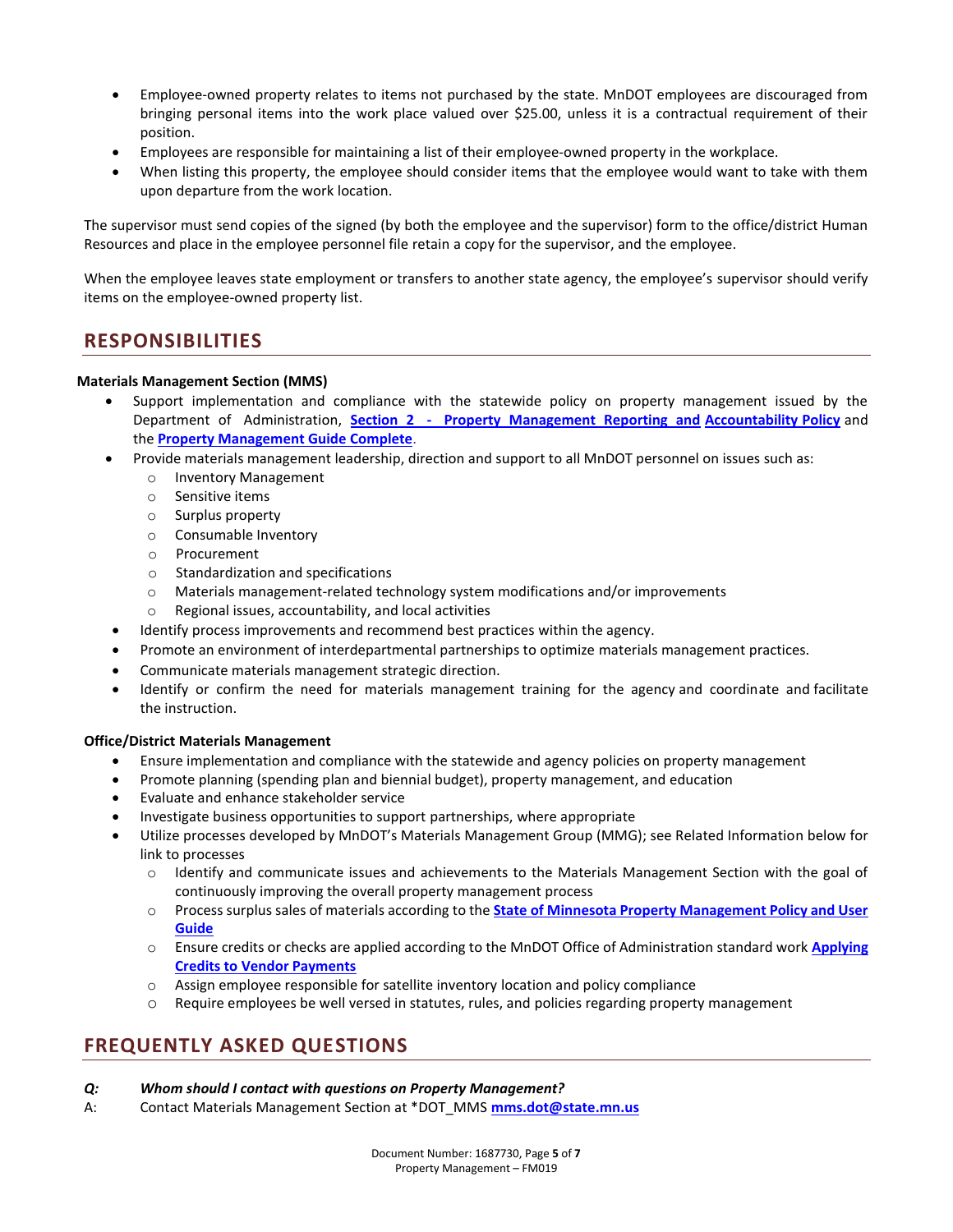# **FORMS/INSTRUCTIONS**

**[Purchasing Violation Guidance](http://dotapp7.dot.state.mn.us/cyberdocs_guest/quickstart.asp?show=view:1400783&noframes=yes) Surplus [Resources](http://mn.gov/admin/government/surplus-property/forms/) Form [Report Wrongdoing Form](http://ihub/audit/report_wrongdoing_form.php)**

# **RELATED INFORMATION**

#### **[MnDOT Purchasing Card Use Policy](http://www.dot.state.mn.us/policy/financial/fm013.html) [MnDOT Procurement of Goods & General \(non P/T\) Services Policy](http://www.dot.state.mn.us/policy/financial/fm017.html)**

#### *Legal references regarding state property use outside the workplace*

- **[Minnesota Statutes Section §16B.55](https://www.revisor.mn.gov/statutes/?id=16b.55)**, *"Use of State Vehicles; Compensation for Use of Personal Vehicles"* that specifies permitted and prohibited uses of state vehicles.
- **[Minnesota Statutes §43A.38](https://www.revisor.mn.gov/statutes/?id=43a.38)**, *"Code of Ethics for Employees in the Executive Branch"*

**[Minnesota Statutes Chapter 13](https://www.revisor.mn.gov/statutes/?id=13)***, "Minnesota Government Data Practices Act" ensure procedures are in place to prevent unauthorized access to private or non-public data.*